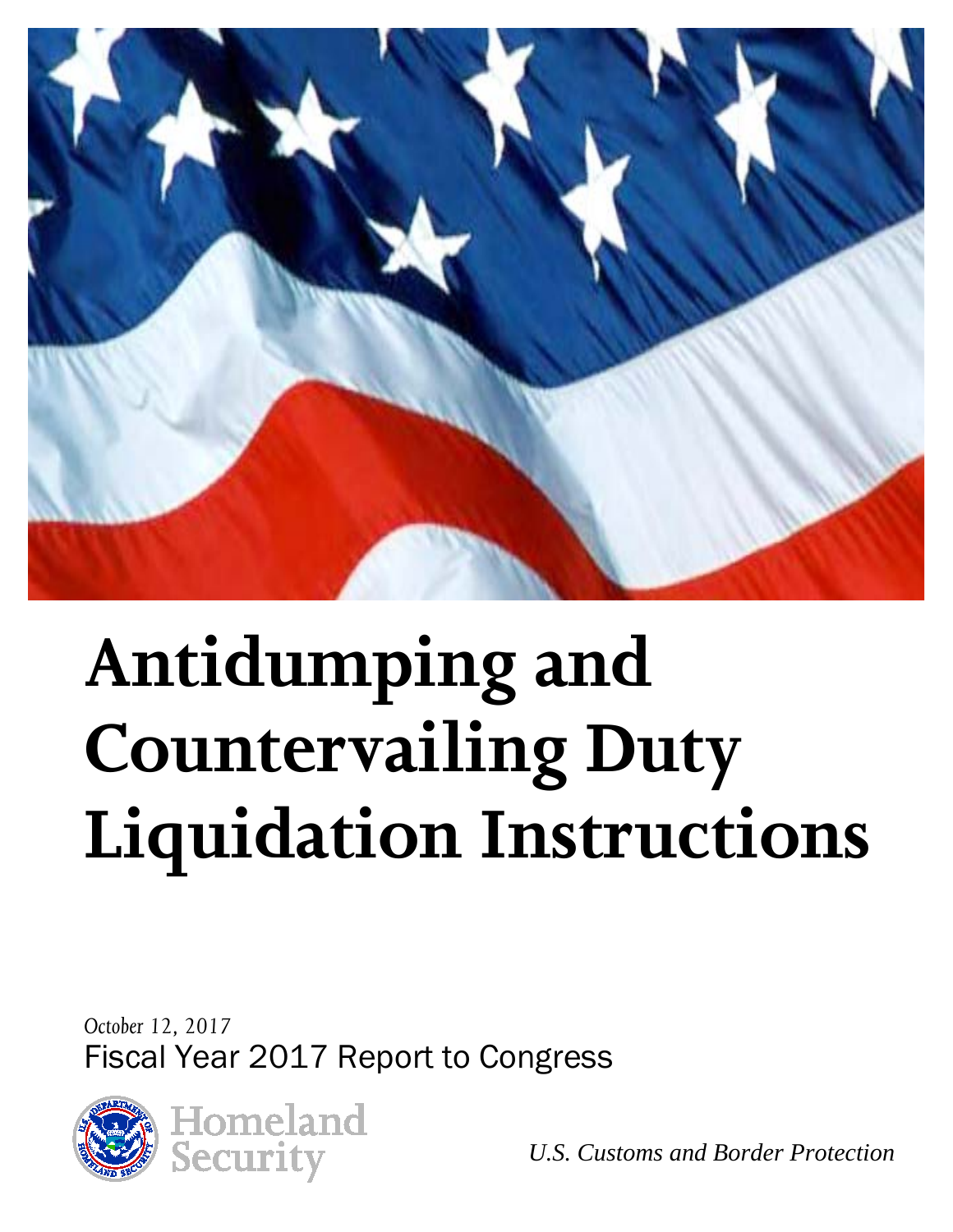#### **Message from the Acting Deputy Commissioner of CBP**

October 12, 2017

I am pleased to present the following report, "Antidumping and Countervailing Duty Liquidation Instructions," prepared by U.S. Customs and Border Protection (CBP).

The report has been compiled pursuant to the language set forth in Senate Report 114-264, which accompanies the Fiscal Year (FY) 2017 Department of Homeland Security (DHS) Appropriations Act (P.L. 115-31 ). Senate Report 114-264 reaffirms the requirements in Senate Report 112-169, which accompanies the FY 2013 DHS Appropriations Act (P.L. 113-6). The report describes how the U.S. Department of Commerce (Commerce) and CBP can improve the timeliness, accuracy, and clarity of liquidation instructions sent to CBP.



Pursuant to congressional requirements, this report is being provided to the following Members of Congress:

The Honorable John R. Carter Chairman, House Appropriations Subcommittee on Homeland Security

The Honorable Lucille Roybal-Allard Ranking Member, House Appropriations Subcommittee on Homeland Security

The Honorable John Boozman Chairman, Senate Appropriations Subcommittee on Homeland Security

The Honorable Jon Tester Ranking Member, Senate Appropriations Subcommittee on Homeland Security

I would be pleased to respond to any questions you may have. Please do not hesitate to contact my office at (202) 344-2001 or the Department's Acting Chief Financial Officer, Stacy Marcott, at (202) 447-5751.

Sincerely,<br> *<u>Engle Whitello</u>* 

Acting Deputy Commissioner U.S. Customs and Border Protection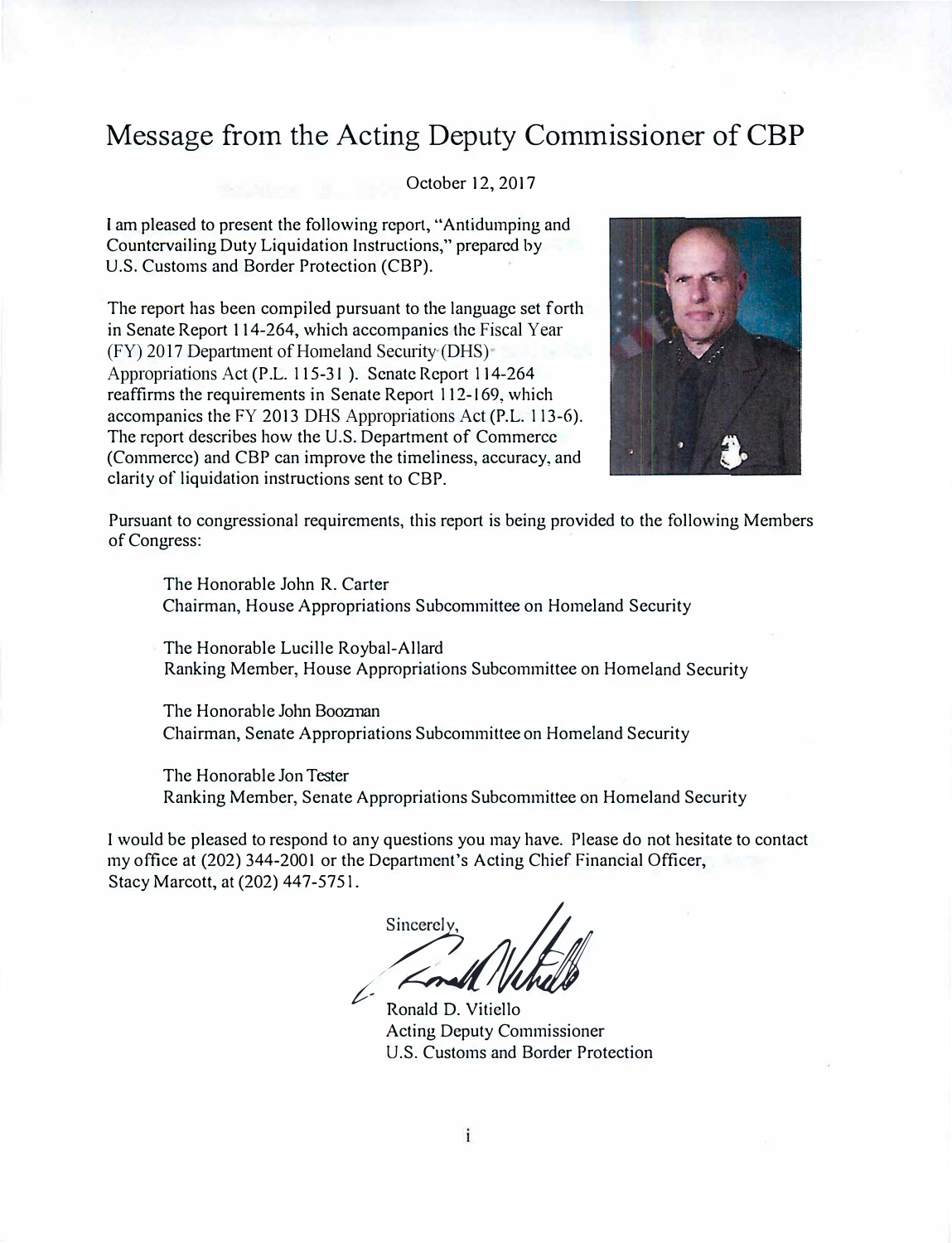#### Executive Summary

This report summarizes joint initiatives between CBP and Commerce in FY 2016 to improve the administration of antidumping and countervailing duty (AD/CVD) enforcement. CBP has a statutory responsibility to collect all revenue due to the U.S. Government, including AD/CVD resulting from the importation of subject goods into the United States. CBP and Commerce work cooperatively on the administration of AD/CVD enforcement. All AD/CVD case information resides in the Automated Commercial Environment (ACE). This is the system of record for all AD/CVD cases and instructions. Both agencies use the system daily to build and maintain case records and to review and publish AD/CVD instructions. ACE is used by CBP personnel at the ports of entry, Centers of Excellence and Expertise, and the trade community to research and verify AD/CVD messages including, but not limited to: initiation of new cases, orders, administrative review results, new shipper review results, scope rulings, and injunctions and liquidation instructions. In FY 2016, CBP processed 1,603 AD/CVD instruction messages issued by Commerce and liquidated more than 115,195 AD/CVD entries.

CBP and Commerce staffs meet biweekly and senior executives meet quarterly. These meetings are used to discuss a broad range of topics including the scope of new AD/CVD investigations and existing orders; the timeliness, clarity, and content of Commerce's messages; and various enforcement issues. CBP and Commerce will continue to collaborate closely to improve AD/CVD instructions and the enforcement of AD/CVD measures.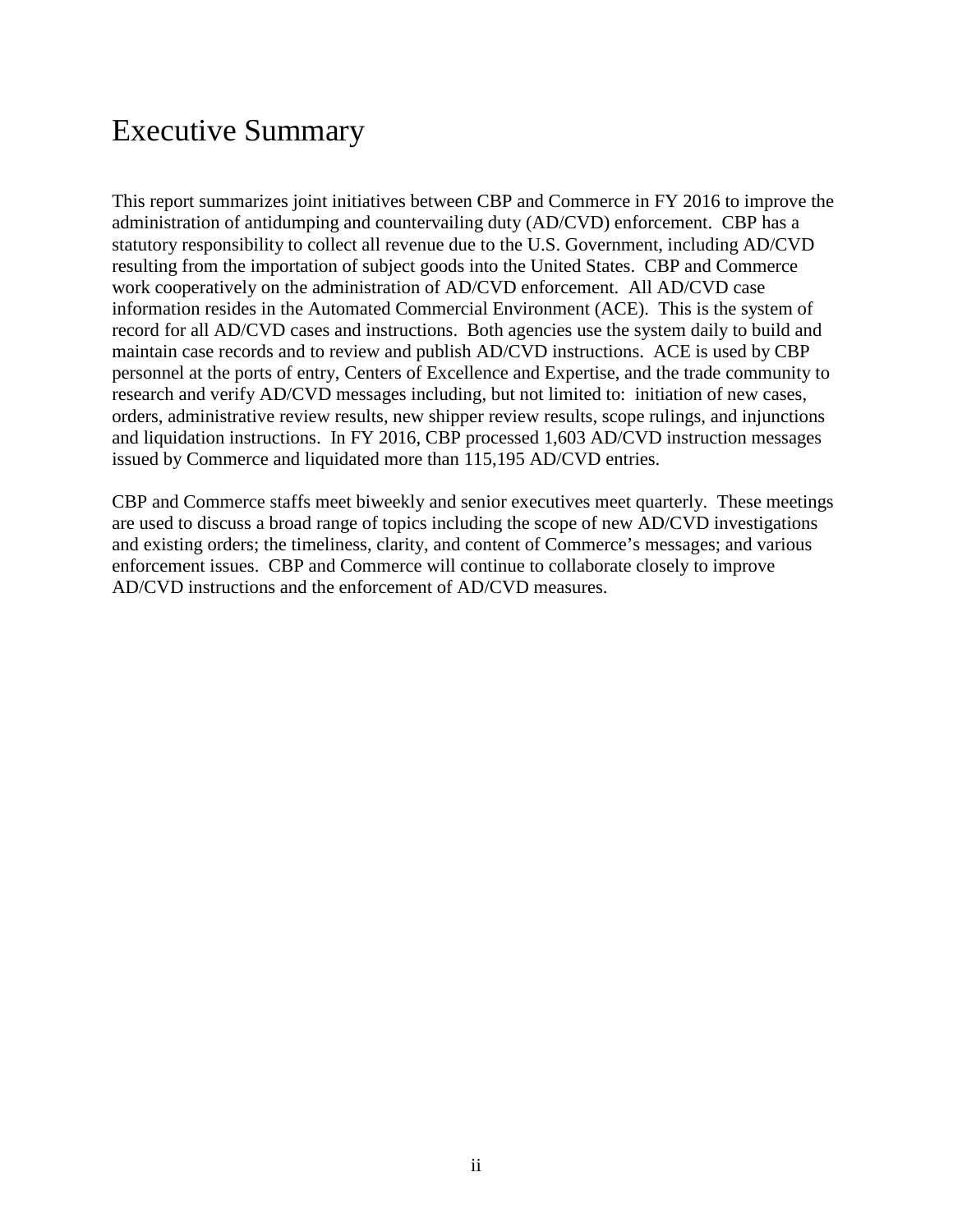

## Antidumping and Countervailing Duty Liquidation Instructions

## Table of Contents

| II. |  |
|-----|--|
|     |  |
|     |  |
|     |  |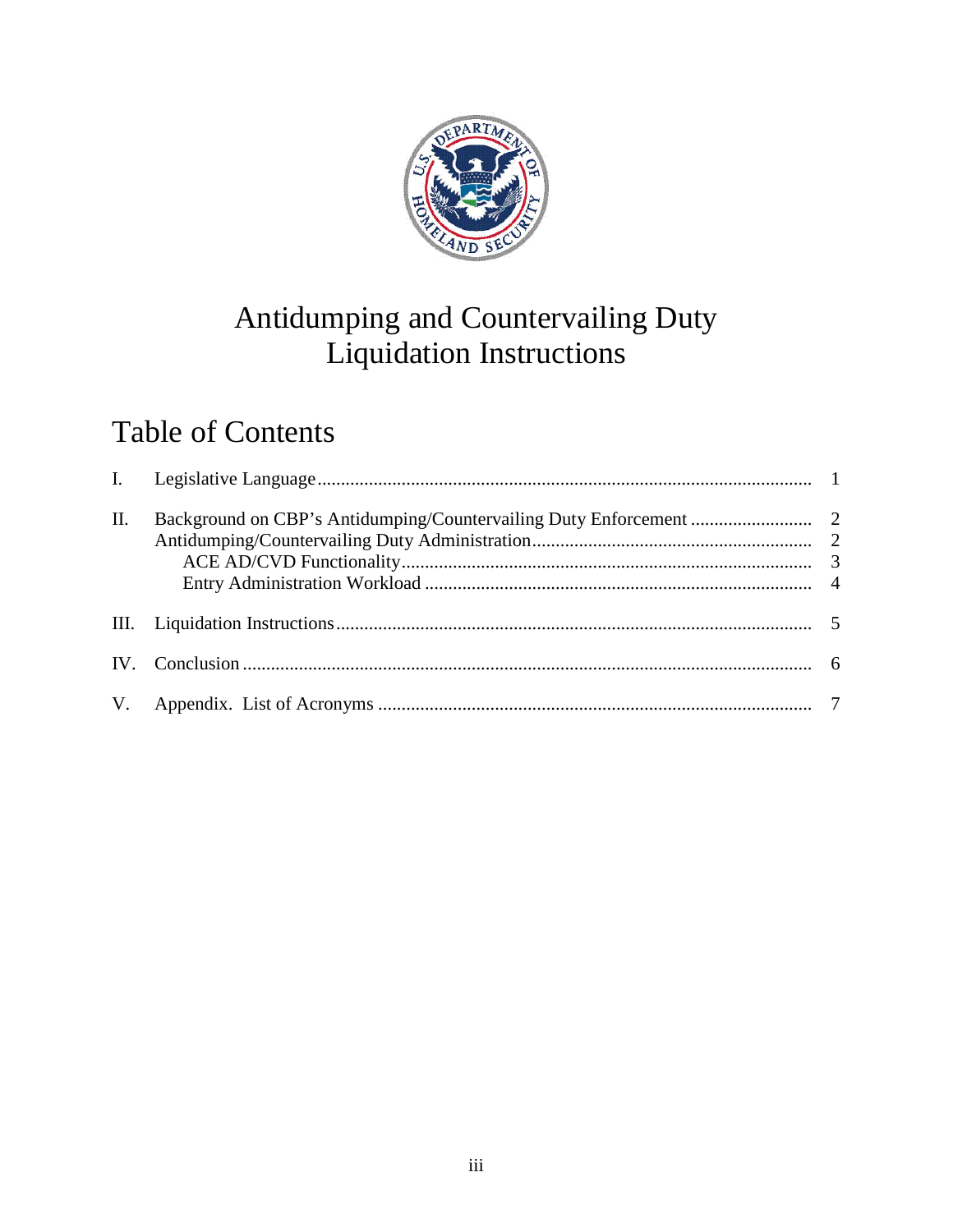### <span id="page-4-0"></span>I. Legislative Language

This document was compiled pursuant to the legislative language set forth in Senate Report 114-264, which accompanies the Fiscal Year (FY) 2017 Department of Homeland Security (DHS) Appropriations Act (P.L. 115-31), and Senate Report 112-169, which accompanied the FY 2013 DHS Appropriations Act (P.L. 113-6).

Senate Report 114-264 states:

The Committee directs CBP to continue submitting the reports on AD/CVD required in Senate Report 112–169 and the explanatory statement accompanying Public Law 113–6, including the same level of detail prescribed in such report and during the timelines prescribed for each report: AD/CVD Actions and Compliance Initiatives, AD/CVD Liquidation Instructions, AD/CVD Collection of Outstanding Claims (consistent with Public Law 103–182), and AD/CVD Collection New Shipper Single Entry Bonds. A version of each report shall be posted on CBP's Web site.

Senate Report 112-169 states:

The Committee further directs the Secretary to work with the Secretary of Commerce to identify opportunities for the Commerce Department to improve the timeliness, accuracy, and clarity of liquidation instructions sent to CBP. Increased attention and interagency coordination in these areas could help ensure that steps in the collection of duties are completed in a more expeditious manner.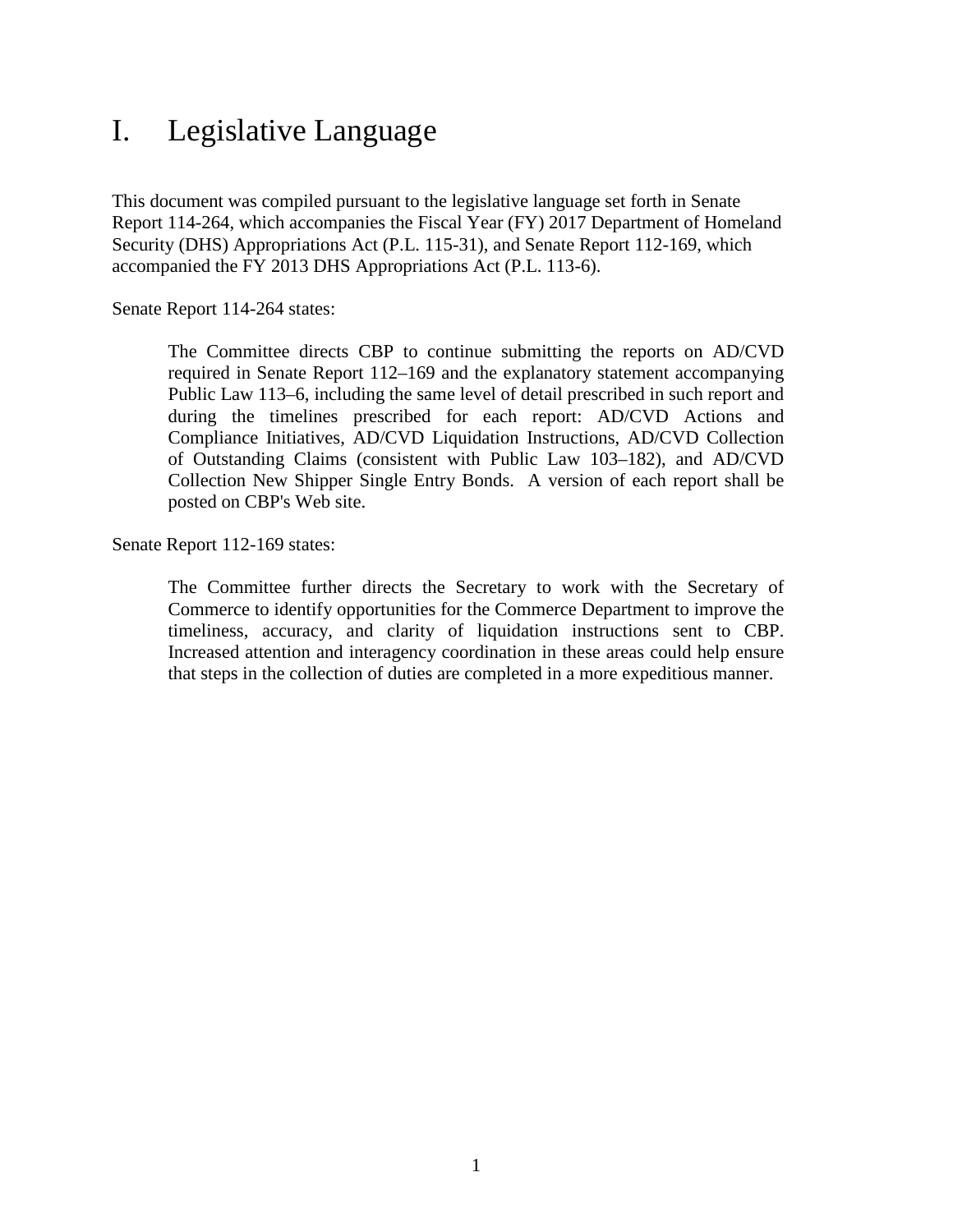## <span id="page-5-0"></span>II. Background on CBP's Antidumping/Countervailing Duty Enforcement

U.S. Customs and Border Protection (CBP) has a statutory responsibility to collect all revenue due to the U.S. Government, including antidumping/countervailing duties (AD/CVD), resulting from the importation of subject goods into the United States. AD/CVD long has been identified as a priority trade issue by CBP because of the inherent risks associated with motivation for corrupt entities to exploit the system intended to level the playing field for domestic producers. Further, the Trade Facilitation and Trade Enforcement Act of 2015 (P.L. 114-125) designated AD/CVD as a priority trade issue.

CBP is committed to ensuring that AD/CVD laws are enforced vigorously, and takes an agencywide approach to AD/CVD enforcement. CBP partners with the Department of Commerce (Commerce) on a wide range of AD/CVD issues related to enforcement responsibilities. CBP's agencywide coordination and partnerships with other U.S. Government agencies are essential to AD/CVD enforcement.

Commerce is responsible for administering the AD/CVD laws and for establishing the duty amounts that CBP collects from importers. CBP and Commerce share extensive information on AD/CVD cases. Commerce refers to CBP the allegations of fraud or evasion that it receives from the public, in addition to direct evidence of fraud or evasion discovered in the context of an ongoing AD/CVD proceeding. Commerce further supports CBP's efforts at countering evasion by reviewing, upon request, information obtained during CBP audits and by identifying discrepancies or claims that contradict information on Commerce's record of the underlying proceeding.

#### <span id="page-5-1"></span>Antidumping/Countervailing Duty Administration

CBP continues to pursue modernization efforts to process AD/CVD entries and to facilitate legitimate trade. The administration of AD/CVD entries is currently a dual paper and electronicbased, labor-intensive, and time-consuming process involving multiple steps over a period of several years for each entry. When importers file AD/CVD entries upon import of merchandise into the United States, CBP's tasks include:

- searching and reviewing AD/CVD messages from Commerce;
- ensuring proper collection of the required cash deposit;
- reviewing entries for proper suspension codes and holding codes; and
- holding entries for several years until Commerce issues liquidation instructions related to the entries, pursuant to the statutory timelines governing Commerce's AD/CVD proceedings and judicial review of those proceedings.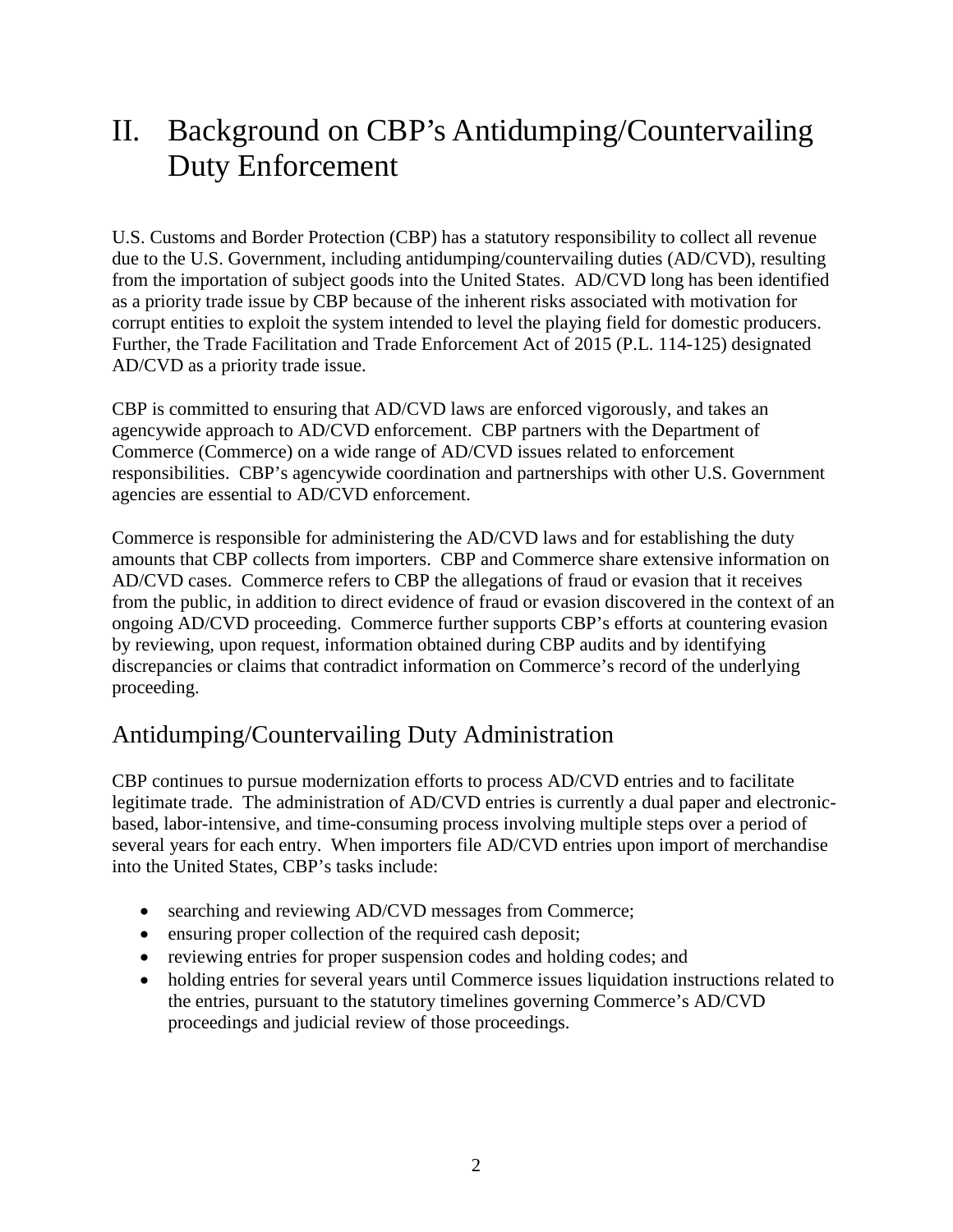Once Commerce issues liquidation instructions, CBP's tasks include:

- reviewing these complex instructions and determining which entries from previous years are subject to these instructions;
- manually applying the final duty rates and calculating the amount of final duties due;
- inputting the proper codes to liquidate each entry;
- implementing separate court-ordered injunctions to stop liquidations; and
- processing protests involving liquidation instructions and deemed liquidations.

Some of these steps are repeated multiple times for individual entries involving more than one AD/CVD case.

CBP is continuing efforts to centrally manage and oversee the liquidation and processing of AD/CVD entries nationally through the Centers of Excellence and Expertise (Centers). The Centers have national authority to process entry summaries, and by centralizing the AD/CVD processes in the Centers, CBP has reduced duplicative, redundant functions that were taking place at numerous ports of entry across the United States. It also will increase national oversight of AD/CVD entry processing and will improve the accuracy of CBP's AD/CVD processing.

In FY 2016, CBP piloted an AD/CVD centralization project that included analyzing all AD/CVD entry summaries nationally. The centralization project provided enhanced oversight of AD/CVD processing, increased revenue assessment, and increased efficiencies by centralizing certain AD/CVD processing functions. During FY 2017, CBP transitioned the centralization efforts to an industry-focused oversight of AD/CVD processing within the Centers. These efforts will be enhanced further with ACE functionality being deployed this year.

#### <span id="page-6-0"></span>**ACE AD/CVD Functionality**

All AD/CVD case management information, Commerce message processing, and CBP field inquiries now are processed, managed, and stored in the Automated Commercial Environment (ACE) to give national visibility of the data to the CBP user, as well as to Commerce and the trade community. CBP has an integrated and automated process with Commerce, in which Commerce creates the AD/CVD case in ACE and updates the case information throughout the lifetime of the case.

Commerce creates and uploads into ACE all the messages with instructions to CBP. The AD/CVD case information interacts with CBP's Automated Commercial System (ACS) and ACE entry processing system, allowing importers and customs brokers to file AD/CVD entry information and CBP to liquidate the entries in ACS (during FY 2016, the liquidation capability remained in ACS).

During FY 2016, ACE began accepting all remaining AD/CVD entry types. As a result, all AD/CVD entries now can be filed in ACE.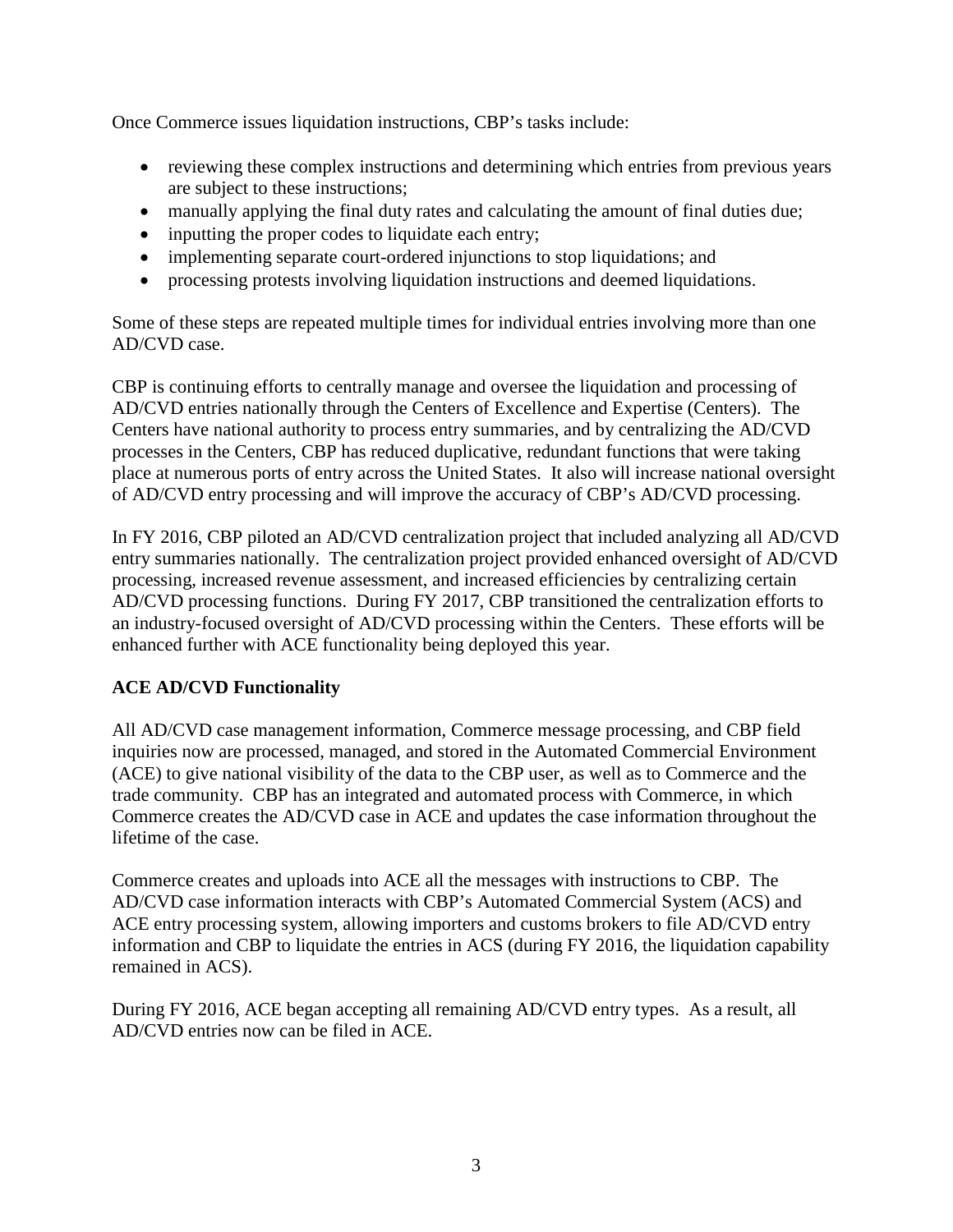#### <span id="page-7-0"></span>**Entry Administration Workload**

In total, as of September 30, 2016, CBP was enforcing 363 AD/CVD orders. During FY 2016, Commerce issued 44 new AD/CVD orders (more than a 13-percent increase in the overall number of orders since FY 2015), and Commerce initiated 30 new AD/CVD investigations, which may result in new AD/CVD orders. Additionally, during the first quarter of FY 2017, Commerce issued 11 new AD/CVD orders and initiated 16 new AD/CVD investigations.

In FY 2016, CBP processed 1,603 AD/CVD instruction messages issued by Commerce. CBP staff at ports of entry and/or Centers used the ACE AD/CVD inquiry module to submit 468 inquiries on AD/CVD issues to CBP headquarters and Commerce. In addition, in FY 2016, CBP liquidated more than 115,195 AD/CVD entries.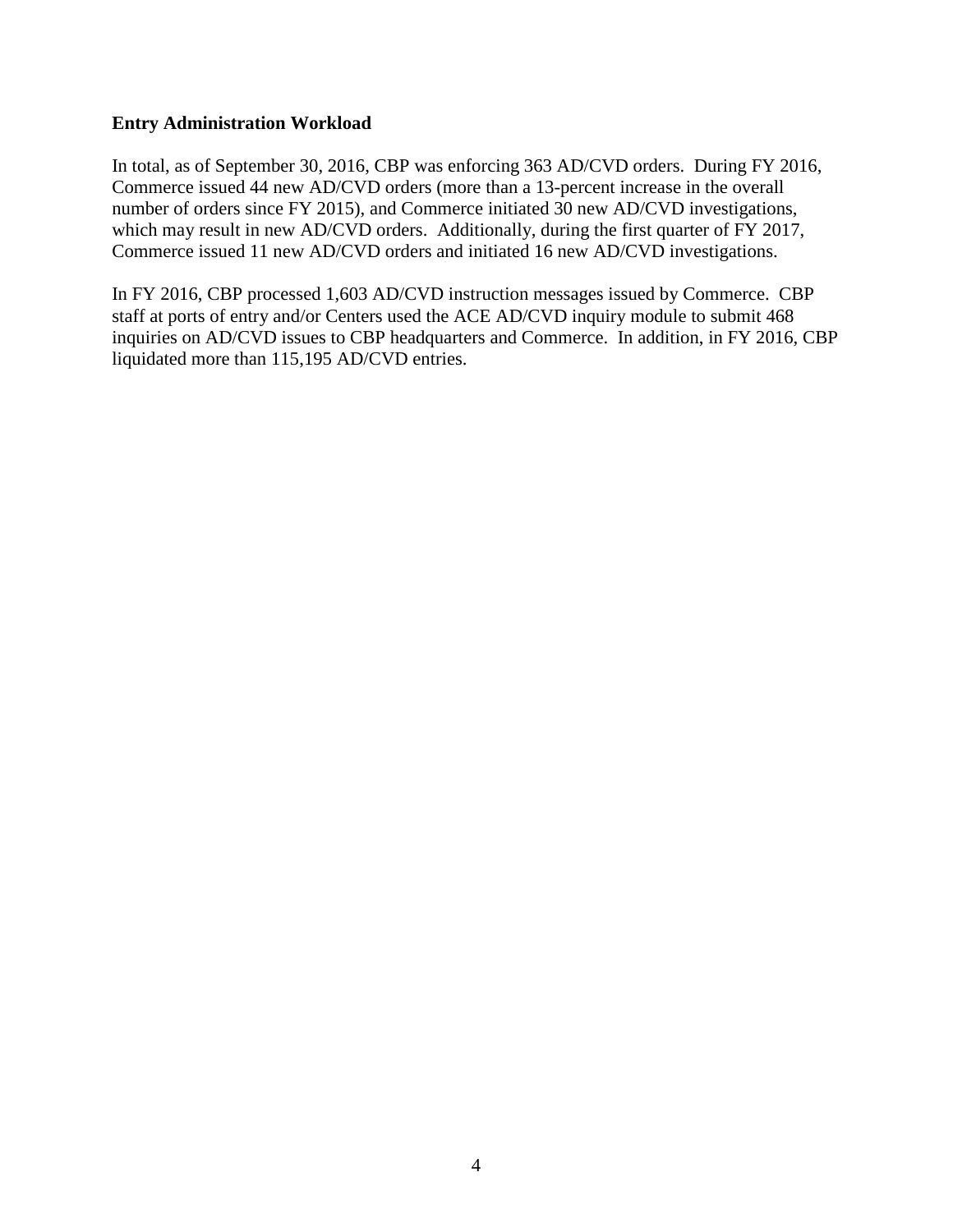## <span id="page-8-0"></span>III. Liquidation Instructions

CBP and Commerce work jointly to improve the timeliness, accuracy, and clarity of AD/CVD instructions. CBP port personnel communicate daily with Commerce on AD/CVD matters and questions related to specific entries through the AD/CVD Portal within ACE. CBP reviews every AD/CVD instruction drafted by Commerce and advises Commerce about any concerns with the content of the message. Commerce regularly reviews and edits its standard AD/CVD instructions to enhance clarity, and collaborates with CBP on the language of fact-specific instructions, which deviate from the standard.

CBP holds biweekly meetings at the working level and quarterly meetings at the executive level with Commerce to coordinate AD/CVD-related administration and enforcement activities. U.S. Immigration and Customs Enforcement (ICE), Homeland Security Investigations (HSI) also participates in the joint working level meetings with Commerce. Further, in addition to the regular interaction through ACE, CBP's AD/CVD Policy Branch and Commerce's Customs Liaison Unit are in daily contact through email or phone calls. This coordination helps to facilitate CBP's AD/CVD entry, liquidation, and collection processes on numerous case-specific issues throughout the year. CBP also meets, as needed, with Commerce, the Department of Treasury, and the U.S. Trade Representative to confer on AD/CVD issues.

In October 2016, CBP, Commerce, and ICE conducted a half-day joint AD/CVD training in the Washington, D.C., area. This training provided an opportunity for each agency's headquarters offices to present on their respective roles in the AD/CVD enforcement process, as well as facilitate interagency collaboration. Partnership activities such as this increase education and collaboration, helping to ensure that AD/CVD orders are administered properly and that all duties are collected.

Commerce also regularly provides training and webinars to CBP on complex AD/CVD orders. In FY 2016, Commerce staff participated and provided extensive input in the CBP Commercial Customs Operations Advisory Committee's AD/CVD working group, CBP/ICE HSI AD/CVD commercial fraud training, and steel industry seminars.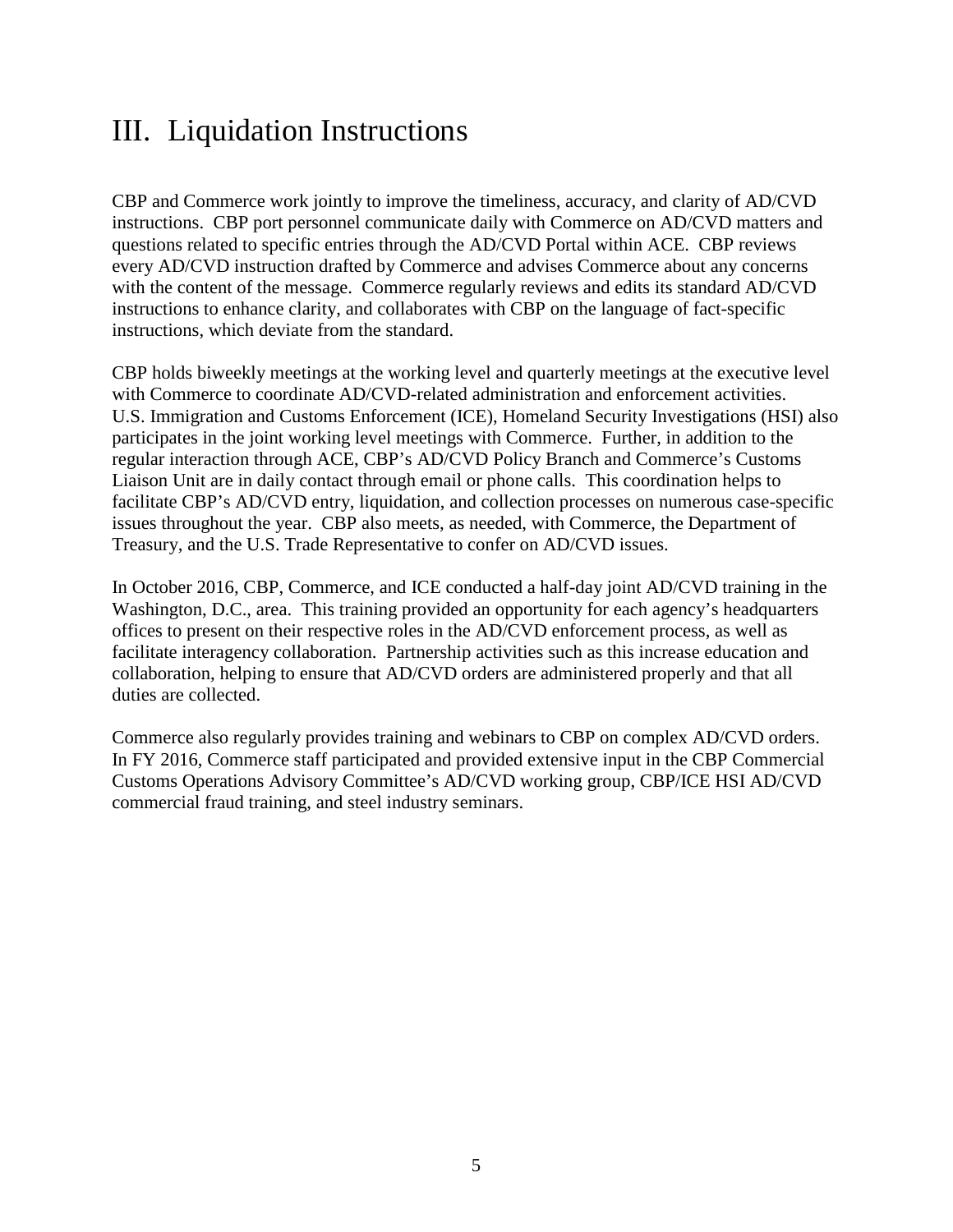#### <span id="page-9-0"></span>IV. Conclusion

CBP works diligently to ensure that it implements its statutory and regulatory AD/CVD responsibilities and that it adheres to current CBP and other government agency policies, in order to minimize loss of revenue. CBP will continue to prioritize enforcement actions and compliance initiatives in support of the AD/CVD laws. The cooperation between CBP and Commerce is strong, and together the agencies will pursue all available avenues to collect assessed duties, ensure importer compliance, and prevent loss of revenue.